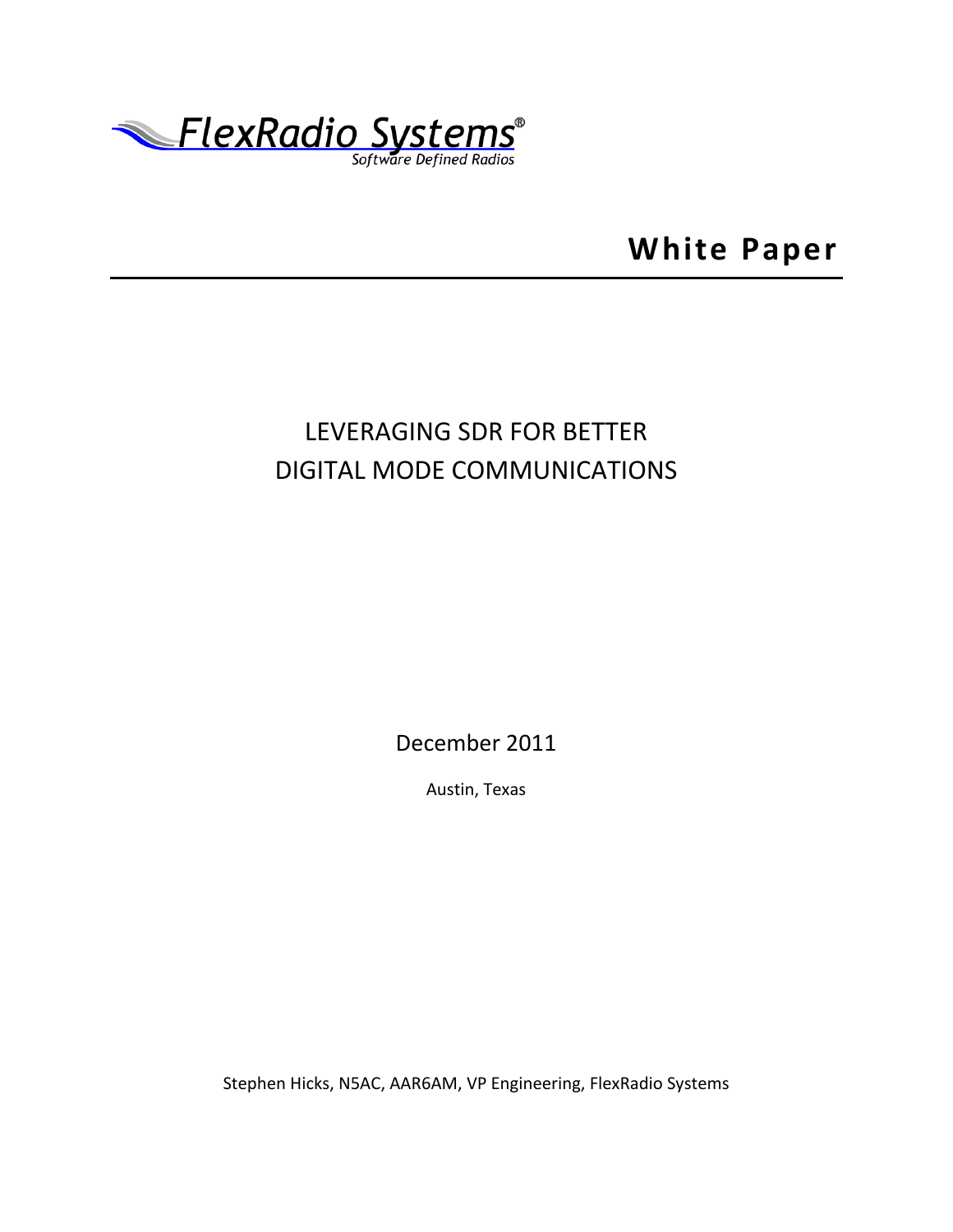# **HISTORY AND THE PROBLEM**

Digital modes are as old as radio itself. Morse code, the most basic of digital modes, has been around since the 1830s. While Morse Code was more about necessity since the technology to produce more complex modulation types and voice had not yet been invented, it has persevered for several reasons. First, Morse code is very efficient: it uses very narrow bandwidth and as a result enjoys a better signal to noise capability than other modes. In other words, when signals are weak, hearing a CW signal (Morse code) is easier than hearing a Single Side Band (SSB) Signal.

Second, CW has another advantage over sideband—you can send a message exactly as you want it to be received. There are no misunderstood accents or words to get in the way of the message. This has also opened the door for sending codes and encrypted messages as five-letter word groups, a convention that has been frequently used. After receiving the five-letter groups, they can be translated or decrypted into the actual message. This method was used extensively by the US Military and telegraph services. (ITU, 1998)

Radio teletype was one of the first automatic digital modes, often using paper tape as the storage medium and Frequency Shift Keying (FSK) as the modulation scheme. Amateurs often used surplus Teletype Corporation equipment such as the venerable Model 19 and Model 26 teletypes. As the computer became a staple in the modern ham shack, so did equipment to interface the radio. HAL Communications designed a series of devices in the 1980's to decode RTTY and display the FSK signals for turning purposes, for example.

As computers and software grew more advanced, more and more digital modes have been added to the amateur's repertoire. Some of these modes include Olivia, RTTY, Clover, PACTOR, AMTOR, PSK31, MT63 and numerous modes supported by WSJT.<sup>1</sup> Many of these modes are able to be modulated and demodulated in a computer and, as such, do not require an external modem device. A few modes either require complex DSP or are proprietary and still require an external box: PACTOR III and IV, for example. For the modes supported in a computer, numerous software packages have sprung up that do everything from basic mod/demod all the way to complex contest support operations, logging and integrated spotting.

 $\overline{a}$ <sup>1</sup> <http://physics.princeton.edu/pulsar/K1JT/>

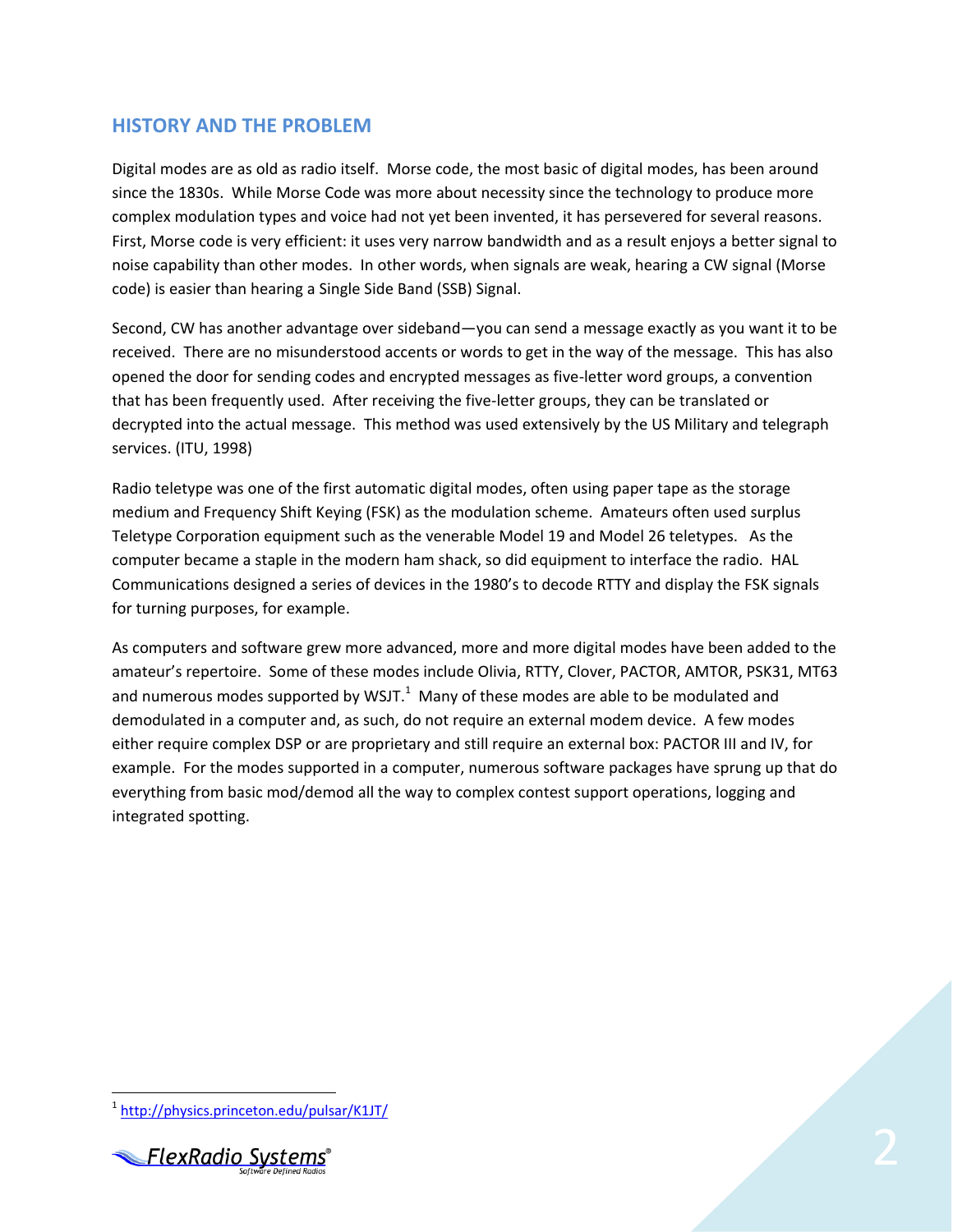

Radio/Computer Interface

<span id="page-2-0"></span>**Figure 1, Typical Radio/Soundcard Interface Connections**

To use a computer with a conventional (not Software Defined Radio, or SDR) radio requires the use of a PC sound card. The computer sound card is hooked to line-level audio in and audio out jacks on the radio typically through an isolation device, also called a radio/computer interface (see [Figure 1\)](#page-2-0). The computer is also generally connected to a PTT line on the radio to support transmitting. This line is typically connected to a COM port (UART) on the computer (shown as "serial" in the diagram). Tigertronics<sup>2</sup> makes a line of these isolation devices called SignaLink™ as does West Mountain Radio with their RIGblaster line.<sup>3</sup> The fundamental problem with all of these schemes is that the digital signal must be converted to audio, piped through an audio interface that is susceptible to RF and other interference and then get converted back to digital in the computer sound card. Unfortunately, while en route between the computer and the radio the analog signals are venerable to RFI, analog losses, coupling effects of any cables, etc. On transmit, the path is the same but reversed.

While all of these systems can ultimately be made to work, they require a significant amount of tweaking and adjusting to ensure that the signal is not degraded in the audio path, the levels are correct in each direction and that the entire system does not suffer from radio frequency interference (RFI). Many stations end up wrapping their audio cables around RF chokes and using optoisolators to prevent ground loop and RFI problems. [Figure 2](#page-3-0) is a picture of an actual real-world configuration that includes an interface box, toroids for RFI, PTT relay encased in heat shrink, a custom cable for the rig, and a USBto-serial adapter to connect a PTT line to a computer that does not have a conventional serial port. You can see this picture is actually somewhat more complicated than even the diagram would indicate.

 $\overline{\phantom{a}}$ 

<sup>&</sup>lt;sup>3</sup> <http://www.westmountainradio.com/content.php?page=RIGblaster>



<sup>&</sup>lt;sup>2</sup> <http://www.tigertronics.com/>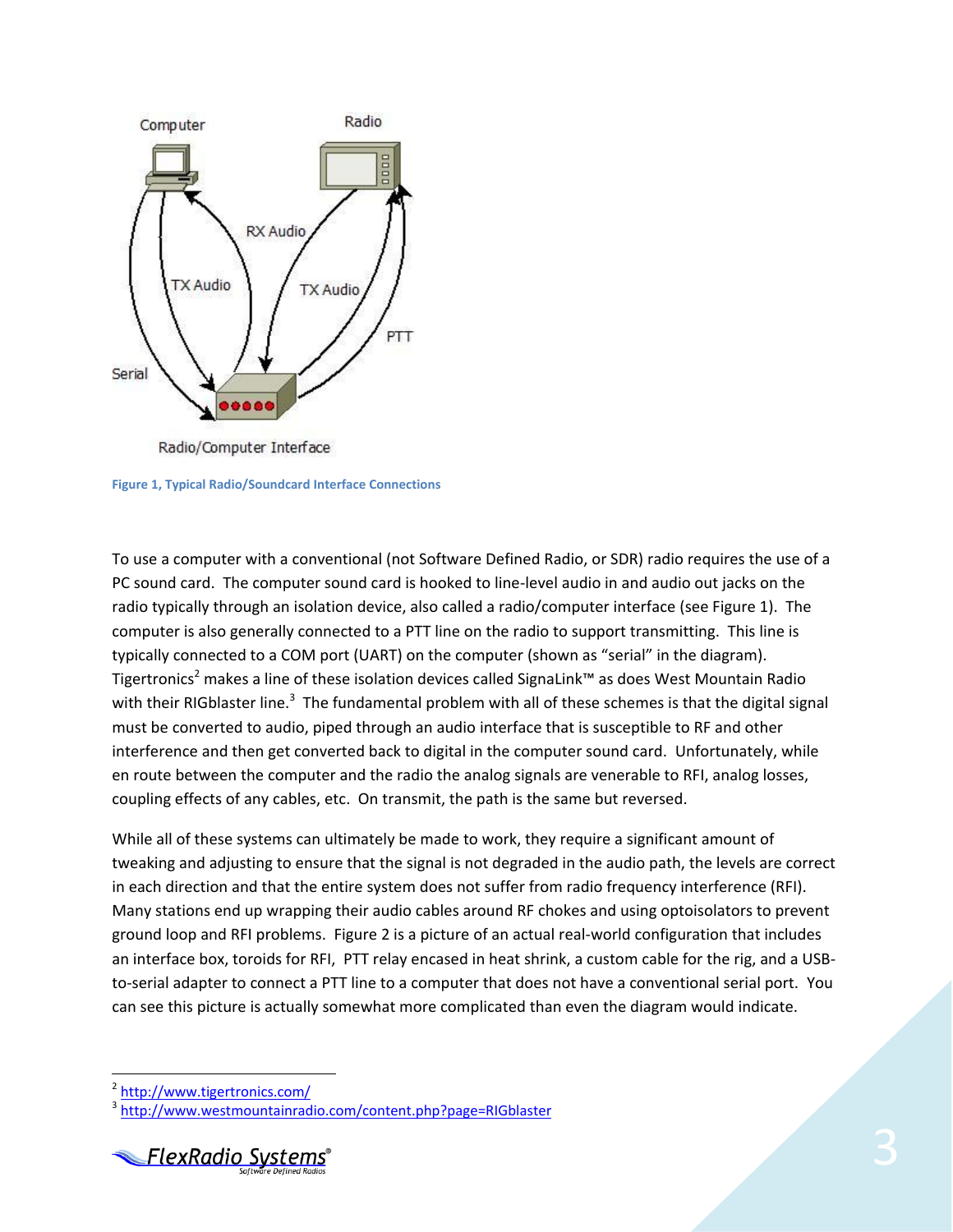

**Figure 2, Typical Digital Mode Setup**

<span id="page-3-0"></span>On top of tweaking the cables and making them work, there is often additional effort to manage the sound card in the PC itself. Some operators use two sound cards or an external sound card because the one built into the PC itself is typically of lower quality. The PC software must be told that digital applications make sounds on one sound card while the PC makes sounds on another. If this is not done correctly, sounds from the PC can end up being transmitted over the air. You may have heard Windows beeps or startup sounds on the air before and wondered how this happens.

#### **The PowerSDR™ Advantage**

So how does an SDR help out with all of these problems? To understand this, we need to review the architecture of a SDR system. In [Figure 3,](#page-4-0) the black line represents the digital spectrum data *and* the radio control signals that are passed between the radio and PowerSDR. This data is digital since the SDR radio works directly with data rather than analog audio signals. A single cable between the radio carries both the PTT signal for transmitting as well as receive and transmit data. Since the data is digital, it cannot suffer the same degradation that an analog signal travelling down an analog cable is likely to experience. Both digital interface chips (one in the radio and one in the computer) are designed to reject interference on the cable itself. This means your audio is ultra clean and cannot be degraded once it leaves the radio.

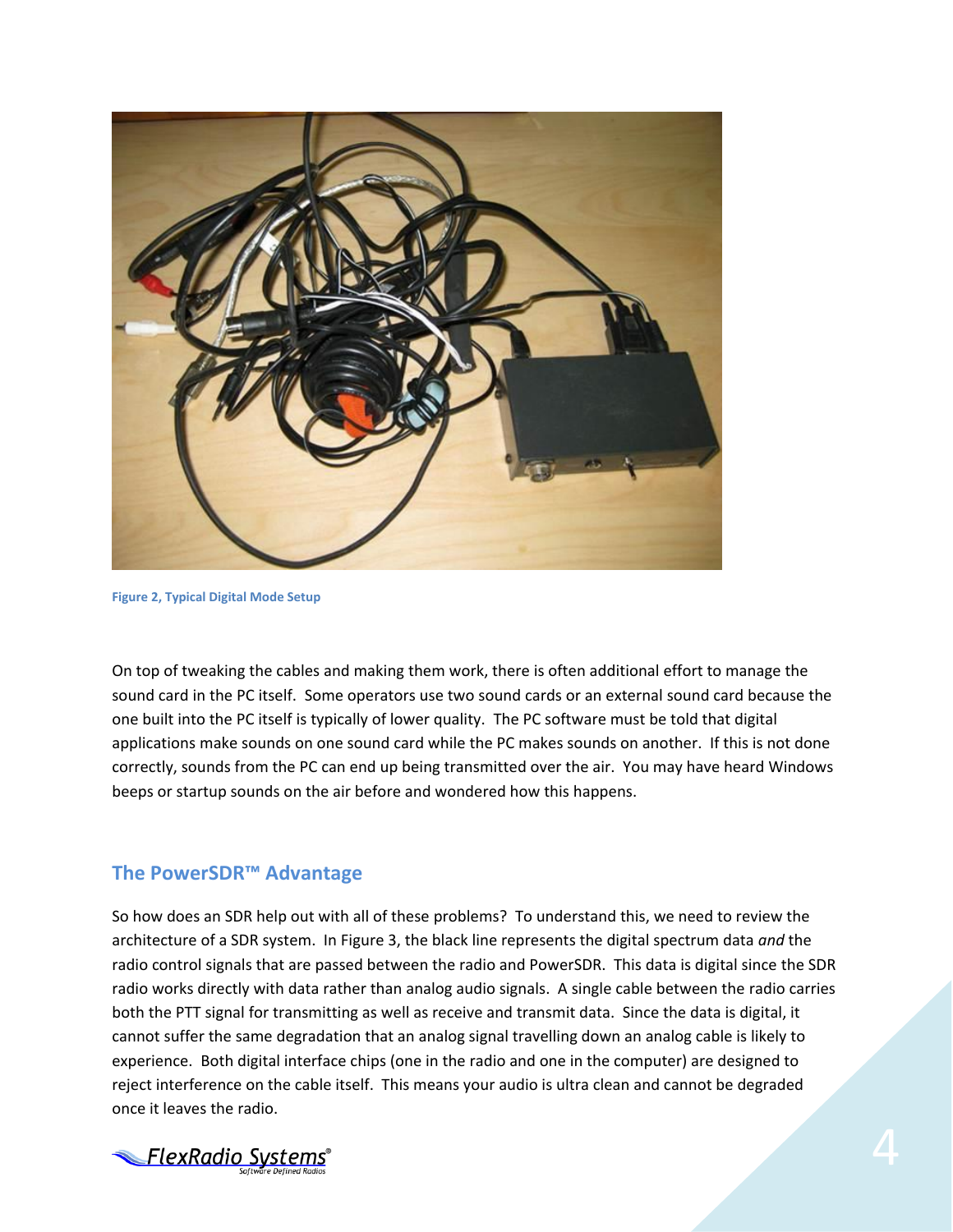Once the data is in the computer, it is demodulated to a sideband signal (lower or upper) and then passed over the Virtual Audio Cable<sup>4</sup> (VAC) pair or blue line in the display to the software inside of the computer. Virtual Audio Cable was designed to be a "pass-through" that connects two digital sound programs as if each is seeing a sound card rather than another piece of software (one as a send cable, the other as a receive cable). This software is immune to all of the problems that exist in the analog world shown in [Figure 1](#page-2-0) and [Figure 2.](#page-3-0) Since we are just moving buffers of audio data in the computer with VAC, there exists no chance of analog drop-outs, level issues, RFI or the like causing a problem. So with an SDR there are no additional cables and interface boxes to purchase, configure and potentially be a source of interference for the digital signals. In addition, the receive signals are converted from analog to digital only once

The second blue line is a virtual COM port which is used by the digital mode software to simulate the PTT line. Again, instead of being a real adaptor and cable, this is software that runs inside of the computer and carries the PTT signal from the digital mode software to PowerSDR where it is then sent down the FireWire or USB cable to enable transmit on the radio.

At the other end of the VAC pair is a digital mode software program such as Fldigi<sup>5</sup> or MixW<sup>6</sup>. Fldigi fully supports the native PowerSDR CAT interface via rigCAT where you can select all of the preset filters and all of the PowerSDR modes as well as asserting PTT and polling / setting the VFO.



<span id="page-4-0"></span>**Figure 3, PowerSDR Digital Mode Connections**

The SDR (a FlexRadio radio) has been designed as a system to ensure that the analog signal off-air is accurately digitized as a faithful representation of the on-air signal before transmitting to the computer. Further, this requires no work on the operator's part -- he does not have to adjust levels, protect the system from RFI, etc.

 $\overline{\phantom{a}}$ 



<sup>&</sup>lt;sup>4</sup> <http://software.muzychenko.net/eng/vac.htm>

<sup>&</sup>lt;sup>5</sup> <http://www.w1hkj.com/Fldigi.html>

<sup>&</sup>lt;sup>6</sup> [http://mixw.net](http://mixw.net/)